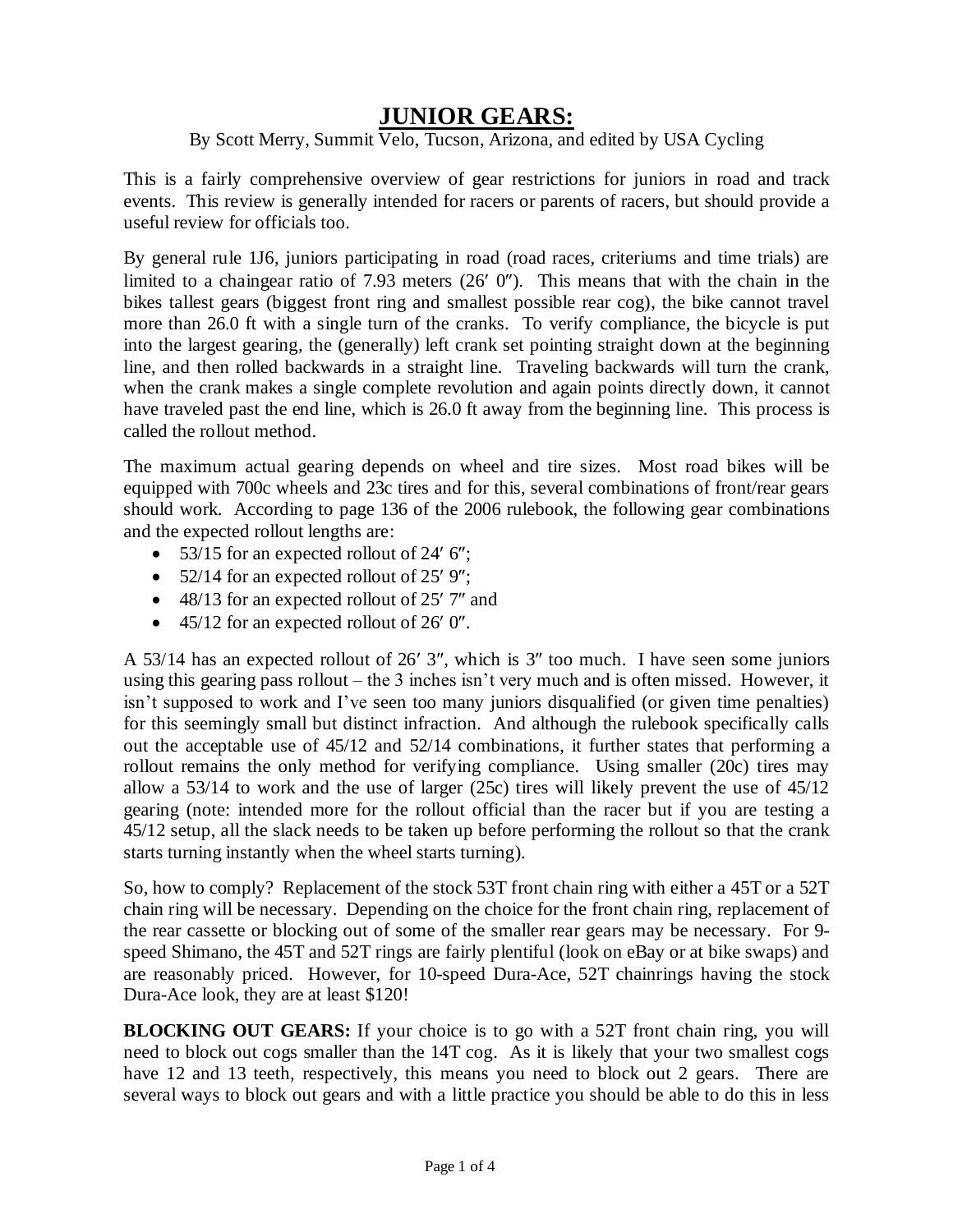than 2 minutes. To begin, make sure the drive train is clean, freshly oiled, and shifting properly. Put the chain onto the appropriate rear cog (see above) so that your expected rollout will be met. Figure 1 shows a bike with a 52T front ring and a 12-25 rear cassette with the chain on the 14T rear cog. Also shown in this figure are 3 adjusting screws. The upper screw is called the B-screw and it generally does not require adjusting; leave this one for your favorite mechanic to play with. The lowest one adjusts the possible range of the derailleur when it is on the largest rear cogs. Again, stay away from this one as turning it the wrong way can lead to the spokes playing expensive games with the derailleur.

The third screw is the high range adjuster. Turning it in (clockwise) will limit the range of the derailleur and hence, tend to prevent the chain from engaging smaller gears. Turning it out (CCW) allows more range and will therefore allow engagement of smaller gears. To make the adjustment, start screwing the high range adjuster in (CW) until you just feel it start to tighten up. From this point, you'll probably want to turn it another  $\frac{1}{2}$  turn. Now, downshift the gear lever so that it would normally allow engagement of the 13T cog and turn the crank. If it drops down to the 13T, you haven't turned it in far enough. Make your adjustments in  $\frac{1}{2}$ turn increments until you just keep it in the 14T. Turn it too far and you'll notice that the chain either jumps into the 15T or tend to skip upwards towards it. If this happens, turn the screw back out a little.

One limitation is the length of the range adjustment screw. The screw is usually long enough to allow blocking out of 2 gears (as shown in Figure 1). However, I have found bikes where the limit screw isn't long enough to block out even 2 gears (particularly with Campy Record), you'll need to check your own bike here. Moreover, if the smallest gear on the rear cassette is an 11T cog, the screw probably won't be long enough to block out 3 gears. The same might be true if you're running a 53T front ring and you need to block out a 12-25 cassette to the 15T cog – I saw this with 2 bikes at the 2006 Swiss Criterium in Glendale, AZ.



**Figure 1: Adjustment screws on a Shimano rear derailleur**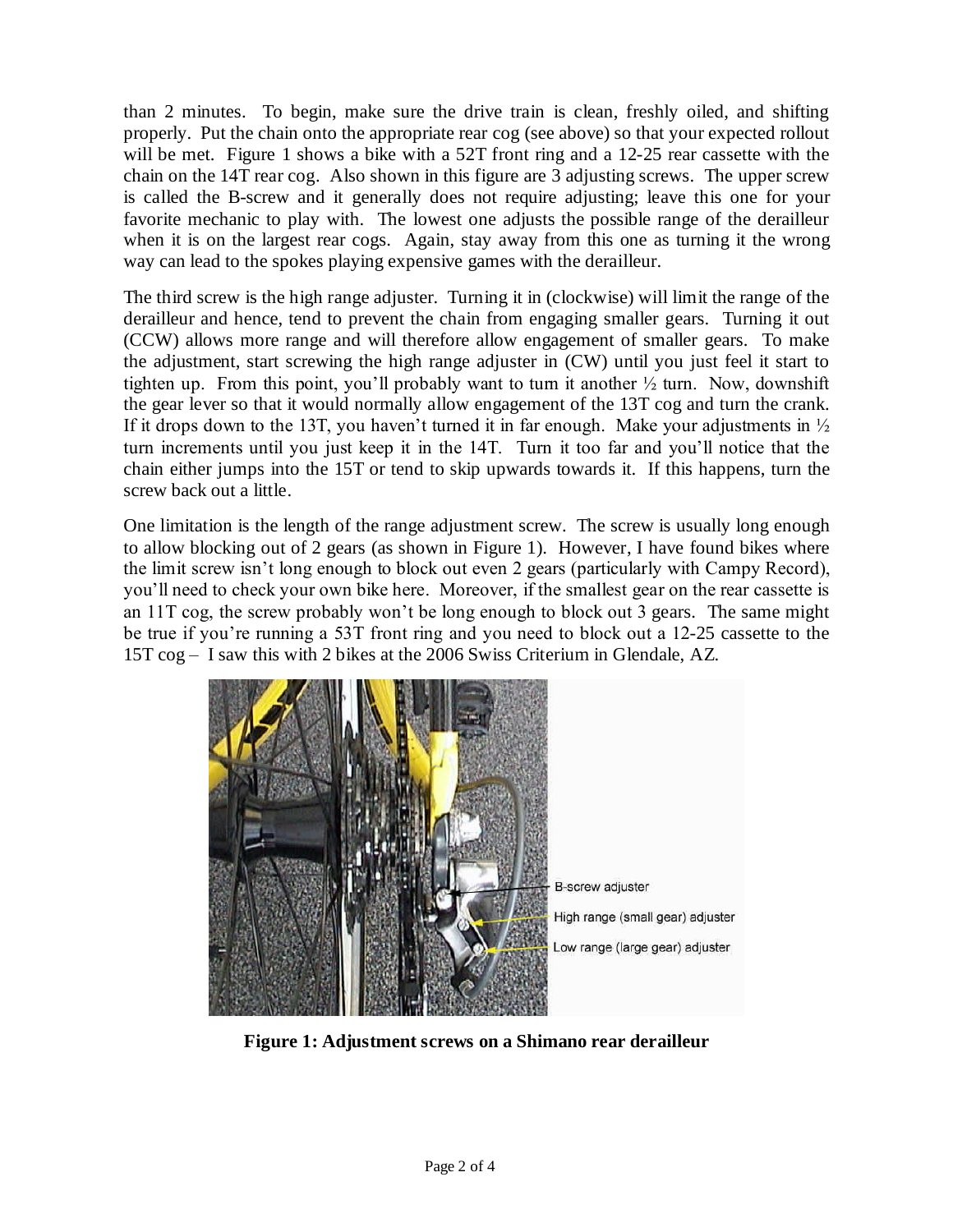

**Figure 2: Adjusting the high range adjuster screw**

Having one or more gears blocked out will have one side effect. Although the derailleur will not allow the chain to engage the blocked out gears, the shifter will still "click" to those gears. As this is done, the cable will appear to have extra slack in it. This is normal and the cable should not be adjusted to remove the slack from the cable. For at least Shimano shifters, the amount of cable taken out by each shifting click is not the same for all gears and hence, if the cable is adjusted, the indexing of the derailleur will be wrong resulting in imprecise shifting.

**For national championships events, blocking out rear gears is not allowed.** This means that it will be necessary to run either a 45/12 or a 52/14 (with a special 14-25 junior cassette). Both methods work well but depending on which system you use, be careful of getting spare wheels after a flat during a race (for example, if you run a setup having a 52/14 combination and get a replacement rear wheel with a 12T rear cassette on your bike, you won't make rollout and will be disqualified).

For most local races, rollout is done before the race. This is because at most venues, the juniors race first and so, the officials have time to do the rollout before the race. Following the race, the officials are busy getting the next event going. For larger events or for state championships, rollout is done after the race, even if there was an unofficial (prerace) rollout. Remember, although rollout may be done before a race, it is the after-race rollout that counts. **As of 2007, juniors must use their junior gears even if riding in elite (i.e. senior) races**!

**WHEEL COMPATIBILITY:** For juniors having Shimano 10-speed setups and who are running FH/WH-7800 10-speed Dura-Ace freehubs, Dura-Ace 14-\* junior cassettes are not yet available and Ultegra junior cassettes (13-25 through 16-27) will not fit onto the hub. You'll need to either use a 45T front ring with a 12-\* Dura-Ace cassette or use a 52T front ring and get a spare wheel that will accept an Ultregra junior cassette. For the junior rider who wants the flexibility to run larger gearing, the latter may be the best choice as you can change out the rear wheel and be running an 11-tooth rear cassette (i.e., a  $52/12$  or  $52/11$ )